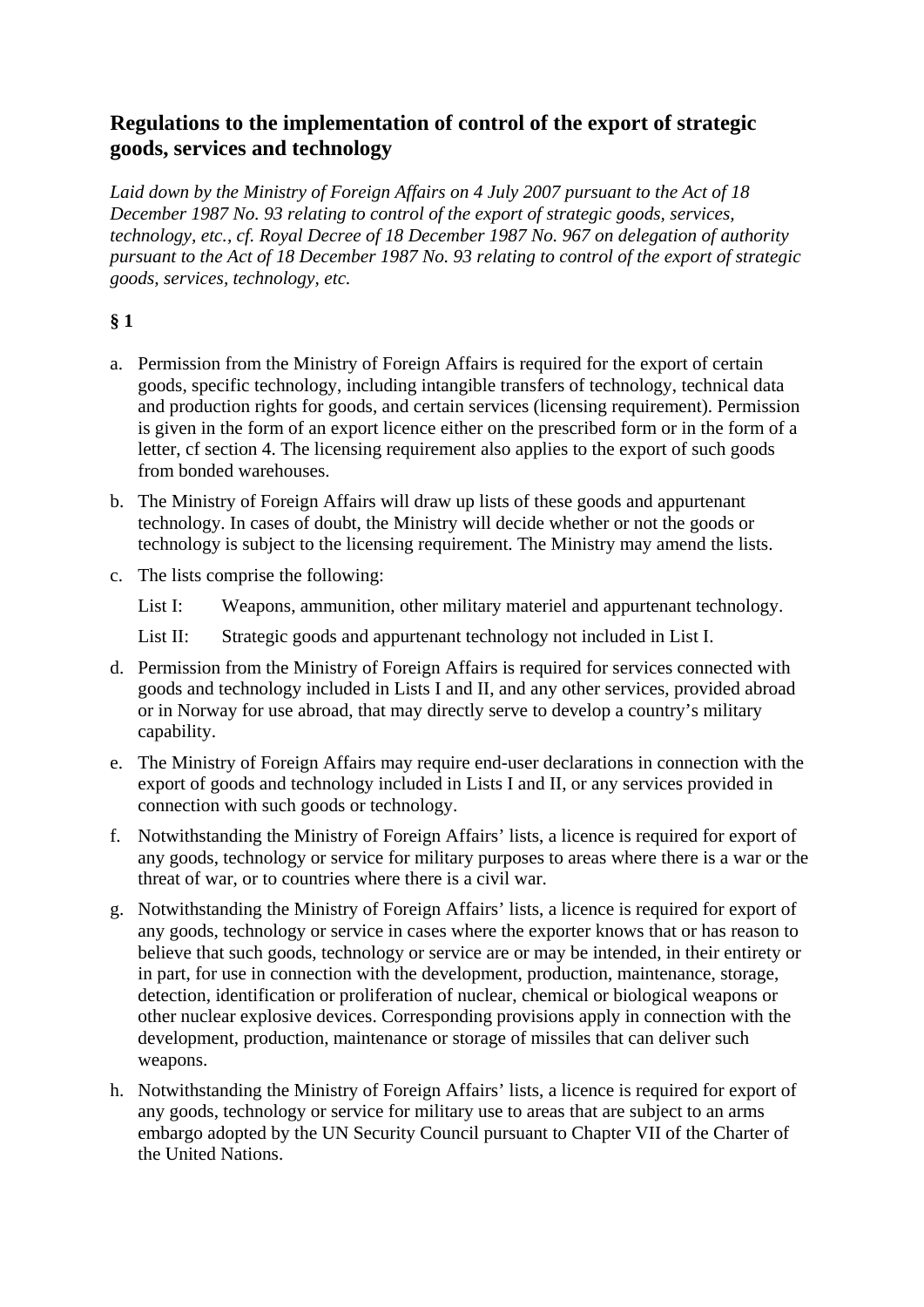i. Trading in, negotiating or otherwise assisting in the sale of military goods and technology included in List I from the Ministry of Foreign Affairs from one foreign country to another is not permitted without a licence from the Ministry. Corresponding provisions apply in connection with negotiations for goods included on List II, and for appurtenant technology and services if it is known or there is reason to believe that such goods, technology or service are or may be intended, in their entirety or in part, for use in connection with the development, production, maintenance, storage, detection, identification or proliferation of nuclear, chemical or biological weapons or other nuclear explosive devices, and in connection with the development, production, maintenance or storage of missiles that can deliver such weapons.

## **§ 2**

An export licence will not be granted on the basis of considerations such as the fact that binding agreements have been entered into or that payment has been received. Sales of goods for which a licence is required to other countries should always include a proviso stating that the sale is subject to a successful application for an export licence.

### **§ 3**

The following are exempted from the licensing requirement in section 1:

- a. goods that are returned to a foreign owner after temporary import to Norway for exhibition or demonstration. This exception does not apply to goods in List I,
- b. rescue equipment and oil response equipment exported in connection with rescue operations,
- c. firearms, parts of firearms and ammunition exported in accordance with part VI of the Regulations of 25 January 1963 No. 9722 relating to firearms, weapon parts and ammunition,
- d. goods exported to the European Space Agency (ESA), or its representative, and that are strictly necessary for the official activities of the organisation. The exception applies only to deliveries to member states of ESA,
- e. goods that are solely destined for transport across Norwegian customs territory, if both sender and recipient are outside Norwegian customs territory. This exception does not apply to goods in List I,
- f. goods, technology and services for the use of the Norwegian population or Norwegian enterprises on Svalbard and Jan Mayen,
- g. goods, services and technology for use on the Norwegian continental shelf,
- h. goods, services and technology for use on board Norwegian-owned ships sailing under the Norwegian flag or Norwegian-owned aircraft engaged in international trade,
- i. exports by the Norwegian defence authorities, provided that the right of ownership to the goods is not transferred and the goods are to be used by Norwegian forces abroad or the recipient is a defence authority in a NATO or EU member state. This exemption also applies to goods that Norwegian defence authorities send out of the country for repair, maintenance, updating, and so on, and that are to be returned to Norway. Pursuant to these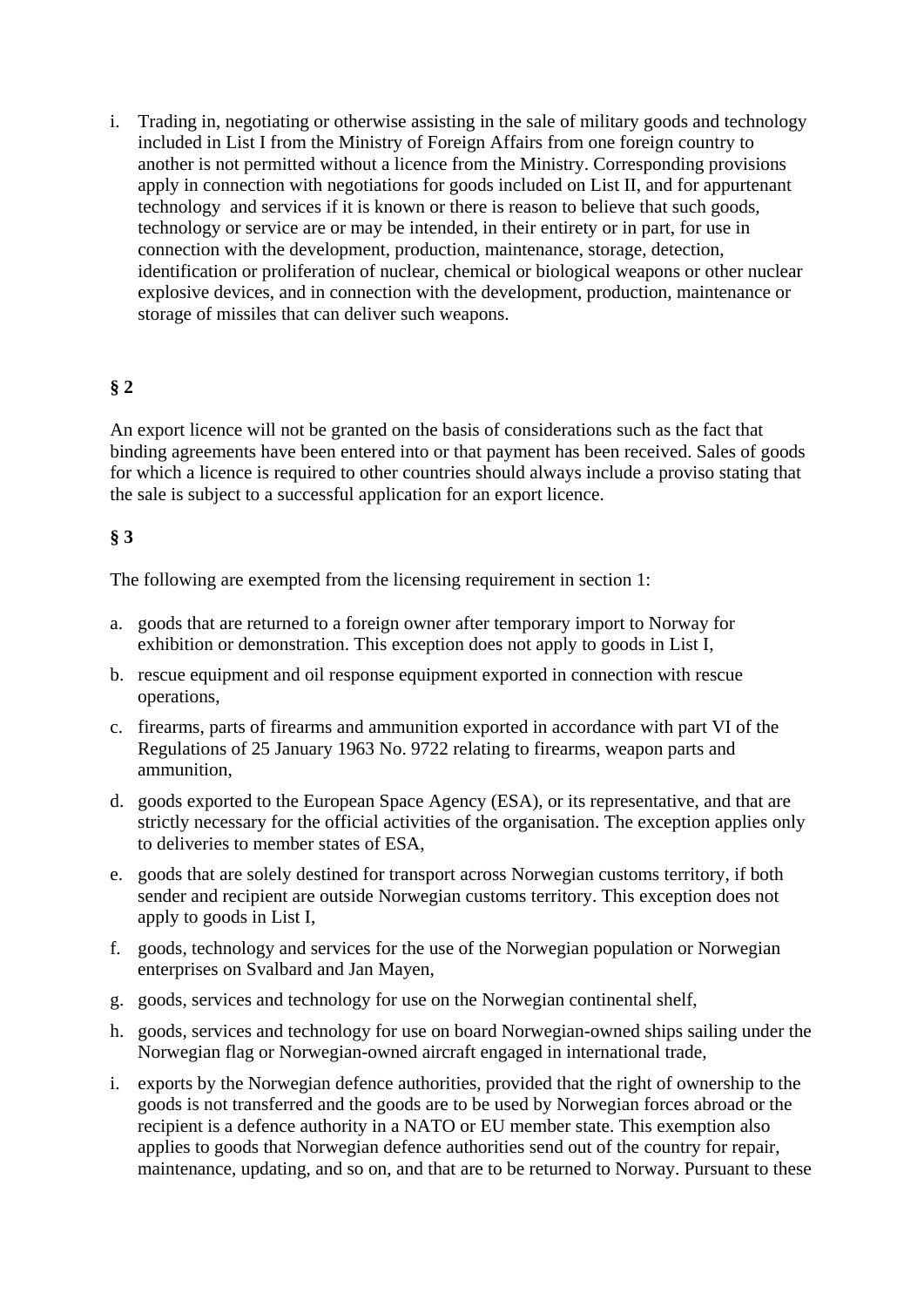provisions, the defence authorities shall by 15 February each year send a report to the Ministry of Foreign Affairs on all exports such as are mentioned above that took place in the previous calendar year,

j. military materiel included in List I that is owned by a defence authority in a NATO or EU member state and that is being returned abroad after temporary import to Norway in connection with an exercise or training.

### **§ 4**

Permission from the Ministry of Foreign Affairs for the export of goods subject to the licensing requirement under section 1 of these regulations is given in the form of an export licence on submission of an application on the prescribed application form. Applications and licences may be transmitted electronically.

Applications for permission to export such technology or services such as are mentioned in section 1 are to be submitted in the form of a letter. A licence will also be issued in the form of a letter.

Applications to engage in negotiations on the sale of technology or services such as are mentioned in section 1, subsection i, are to be submitted in the form of a letter. A licence will also be issued in the form of a letter.

The exporter is obliged to furnish any information or documentation the Ministry of Foreign Affairs deems necessary for the processing of the application.

The application shall be signed by the exporter or by any person authorised to act on the exporter's behalf.

§ 5

An export licence for goods and technology, or for the provision of services, may not be transferred to another person without the permission of the Ministry of Foreign Affairs.

#### § 6

The exporter shall ensure:

- that goods, technology and services exported are in accordance with the licence granted,
- that goods, technology and services exported are delivered to the destination stated in the licence,
- that the quantity or description of goods, technology or services exported does not deviate from the quantity or description stated in the export licence,
- that the export is effected within the period for which the export licence is stated to be valid,
- that any special conditions set out in the export licence have been met.

§ 7

A valid export licence from the Ministry of Foreign Affairs shall be obtained before the export of goods to which the licensing requirement applies. The exporter shall ensure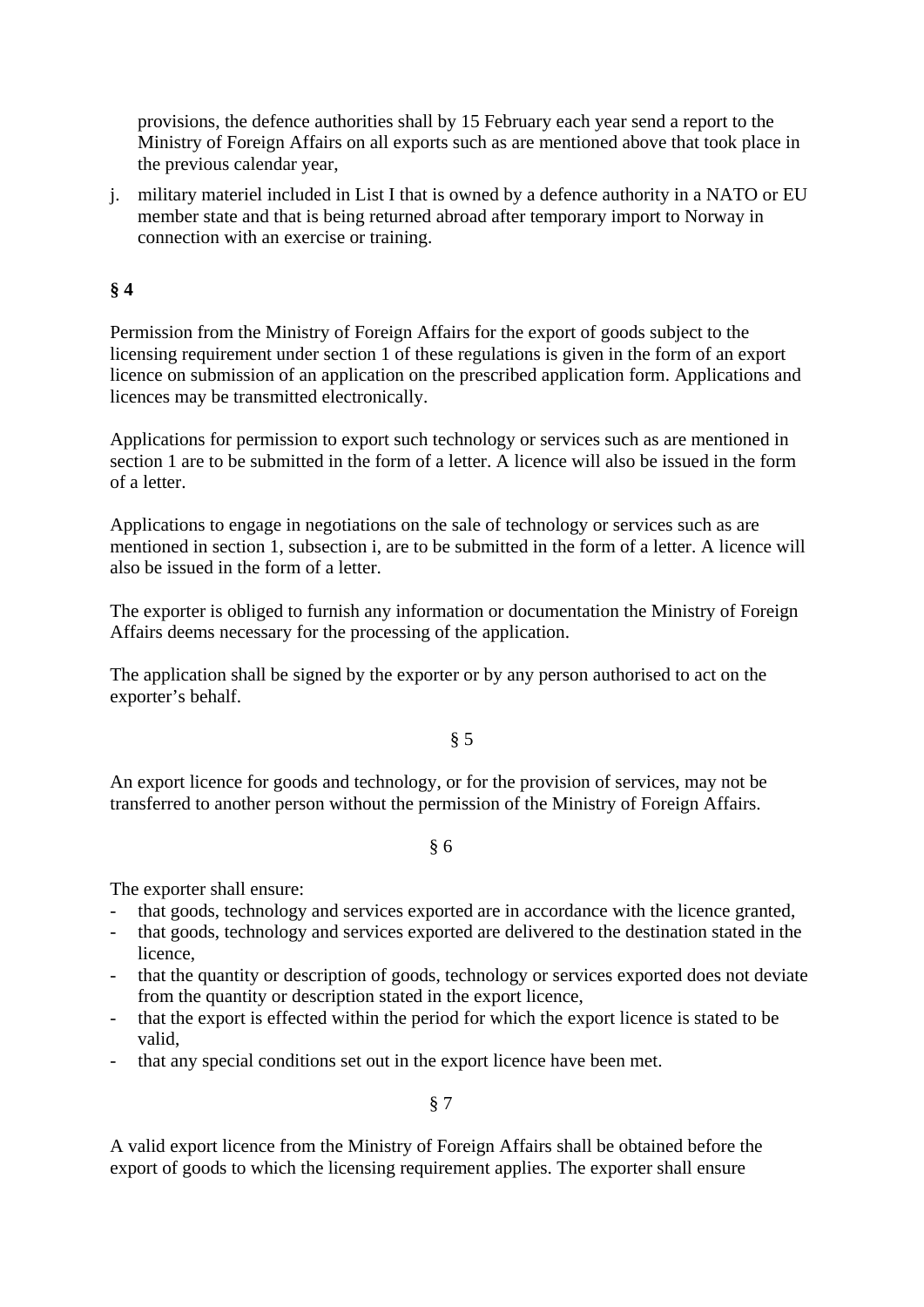that the export is in accordance with the valid export licence, see section 6. The Ministry of Foreign Affairs or the customs authorities may order the exporter to produce documentation of any consignment exported or any licence issued pursuant to these regulations for control purposes.

Applications for an extension of the period for which a licence is valid shall be sent to the Ministry of Foreign Affairs accompanied by a statement explaining the reasons for the application. The same applies to applications for an alteration to a licence. An application shall be submitted in the form of a letter. Applications and licences may also be transmitted electronically.

An export licence may only be altered by the Ministry of Foreign Affairs.

If a licence that has been granted is not used, or cannot be used in accordance with the conditions specified in it, the licence shall immediately be returned to the Ministry of Foreign Affairs accompanied by a statement explaining why it cannot be used.

The exporter or the person authorised to act on the exporter's behalf shall notify the Ministry of Foreign Affairs immediately in the event that a valid licence is lost.

The exporter (licence holder) shall retain the used licence for ten years after the expiry date of the licence. The Ministry of Foreign Affairs may require the exporter to produce the licence for control purposes.

Conditions may be set for the granting of a licence. These conditions shall be compatible with the purpose of the Act of 18 December 1987 relating to control of the export of strategic goods, services, technology, etc.

A licence granted pursuant to these regulations may be revoked if the exporter to a considerable extent misuses the licence or to a considerable extent fails to fulfil the terms specified therein. A licence may also be revoked if new information or changes in the facts become known, or the political situation in the recipient state or area changes, and this significantly alters the basis on which permission was granted. The general rules concerning the reversal of individual decisions also apply.

§ 14

The Ministry of Foreign Affairs may grant exemptions from these regulations.

# § 12

#### §13

# § 9

# § 10

# § 11

#### § 8